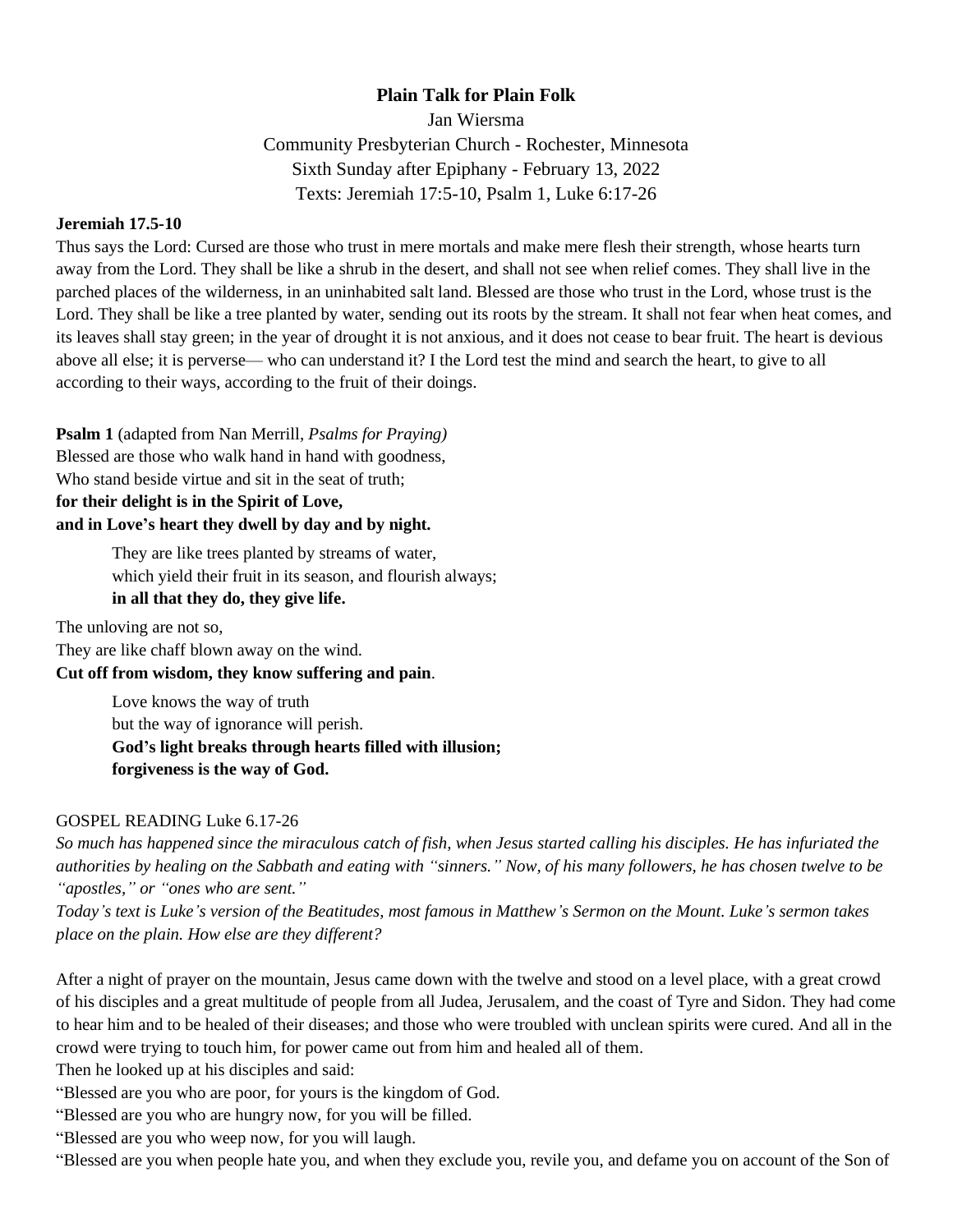Man. Rejoice in that day and leap for joy, for surely your reward is great in heaven; for that is what their ancestors did to the prophets.

"But woe to you who are rich, for you have received your consolation.

"Woe to you who are full now, for you will be hungry.

"Woe to you who are laughing now, for you will mourn and weep.

"Woe to you when all speak well of you, for that is what their ancestors did to the false prophets."



Compared with Jesus' Sermon on the Mount, as told in Matthew, Luke's Sermon on the Plain is just that: plain talk for plain folk. As we've already seen, Luke is fond of talking about reversals in the human condition: the poor become rich, the hungry are fed, the powerless are lifted up. The captives are freed. This is Luke's great project, and here it is again. The downtrodden triumph, the rich and powerful are brought down..

Where Matthew's Jesus talks in general: "Blessed are the meek," Luke's Jesus speaks directly: "Blessed are *you* who are hungry, blessed are *you*  who weep." Matthew is spiritual: "Blessed are the poor in spirit," Luke just says, "Blessed are you who are poor." Literally, "No money, no nothing." And then, of course, Luke adds the scary "woes" which Matthew leaves out entirely. But maybe the biggest difference of all is how Luke adds the word "now." "Blessed are you who are hungry NOW; but woe to you who are filled NOW. Blessed are you when you weep NOW, but woe to you who are laughing NOW."

Does this mean that life is like a Ferris wheel world that will bring the high low and the low high and set everything right by tomorrow? Now it's one

thing, but it will change! As we used to say in Chicago, "If you don't like the weather, wait 15 minutes." Or, as the spiritual teacher James Finley said, his own spiritual teacher, Thomas Merton, used to ask him, "How are you feeling today, Jim?" "Kind of down," he'd answer. "Don't worry," Merton would say. "You'll feel better tomorrow." Or if Jim said, "I'm feeling really happy," Merton would respond, "That's OK. Tomorrow you'll be back in the dumps." It's like what my sister calls her 24-hour manic depressive cycle. We all have them sometimes!

So here's my question for you: Is Luke's plain talk for plain folk really plain to you? Is it a manifesto for social justice? Get out there and change the world? Or is it a manual for acceptance of what is, a caution to wait for better days, which are bound to come eventually?

This is an honest question: what do you think? And even more significantly, what will you do?

When in doubt, they say, pray. So let's pray some words, and then listen to some silence: God, our God, God of all our days, and of all days, and of all people. What are you trying to tell us? And what do you expect of us? Show us. We are asking. We are listening. We are waiting. Amen.

First let me tell you, I don't have the answers to the questions. I'm not even sure I have the right questions.

But let me tell you a story. Back when I was a hospice chaplain, I used to visit a patient named Curtis. One day he took a bad fall. He was bruised all over, had a huge bloody gash on his forehead, scrapes on his knees. Over the course of the next month, Curtis lost weight, slept more, spoke less, drifted. All indicators said Curtis was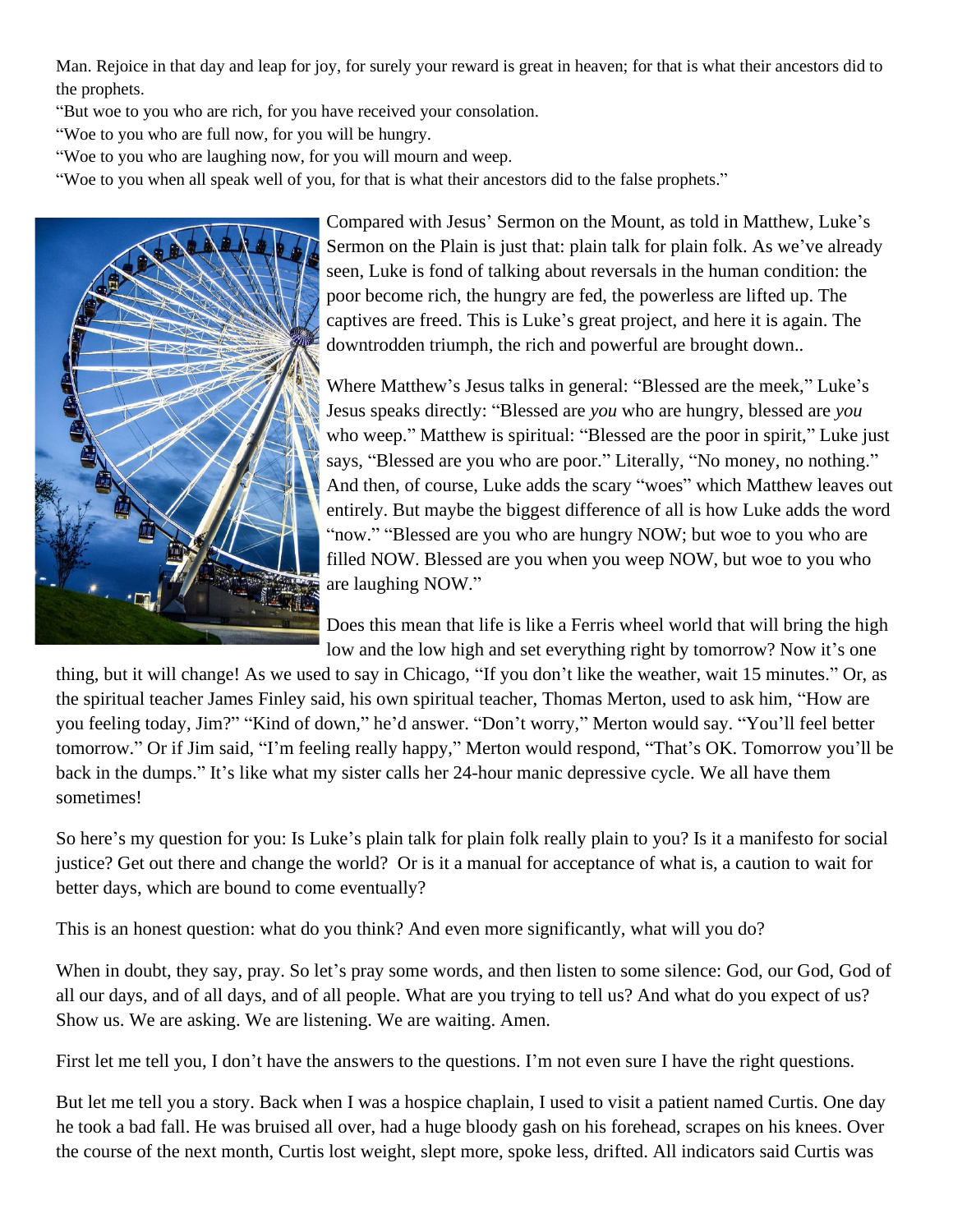slowly dying. At the same time, his bruises faded, his abrasions healed, the gash on his forehead closed and was covered over with new pink skin. Do you see what was happening? Even as Curtis's life was ebbing away, his body was healing itself. People find comfort in hospice when there is no longer hope for an earthly cure; and yet healing of all kinds can happen. During this time, Curtis's daughter visited. They had been estranged for decades. I didn't listen in on that meeting, but I think her last words to him were something like this: "Dad, I forgive you. I'm sorry I waited so long to come back. Please forgive me. I love you. Thank you for being my father." They cried together. Soul healing happened. Dying happened, too. And after death, Curtis was finally cured completely, body and soul. Or so I believe. What do you think?

Read today's lesson backwards, from the bottom up: start with the very last bit about the prophets. "Woe to you when people speak well of you; that's how they treated the false prophets" But remember two weeks ago in Nazareth, when Jesus preached a sermon of social justice a lot like this one? At first, "they all spoke well of him." Read backward today and find the opposite, "Blessed are you when people persecute you. That's how they treated the prophets before you." Back in Nazareth, first they praised Jesus, then they decided to kill him. Is he establishing his prophetic credentials? Earlier still in today's lesson, they flock to him from all over the country,



from a hundred miles away, to be cured and to be healed. And power goes out from him.

Now read back to the very beginning, to the first words in the text: "After a night of prayer on the mountain, Jesus came down and stood on a level place…

Jesus' work begins in prayer. Prayer so deep we can hardly imagine it, prayer so powerful we hardly dare to go there. This is my judgment of myself; you can decide whether it applies to you. Most of the time my prayer skims the surface. Touches on the worries of today. It's colored by the mood of the moment: a bright, sunny day; the last appalling thing I heard on the evening news, or the good results of a biopsy or a covid test. Today I might be cheering for my team, tomorrow cursing them for losing.

But true prayer, which is our life in God, is more than day to day ups and downs. It's more like climate than weather. The great Russian writer Anton Chekhov said, "Any idiot can face a crisis — it's day to day living that wears you out." When covid first manifested, there was panic, but there was also gearing up for the challenge: "We can do this!" As the months have worn into years, we have grown weary, too. How much longer must we mask our faces, or wonder who'll even show up for work tomorrow? Should I fly as planned or just stay home? Will we ever meet in person again? We've seen more of society's inequities exposed, and a cure seems farther away than ever. The day to day has worn us down, and continues to wear us down.

So what do we do? In the midst of this strange climate, are we still supposed to go with the social justice manifesto and act now to reverse the world order, right the wrongs, champion the worthy causes, bring about change? Or do we lie low and keep quiet until the wheel of life turns again? What do you think? How do you feel?

These are the times when we need to read Scripture next to Scripture and let the Bible interpret the Bible. Go back to the Old Testament readings for today. Jeremiah and the psalmist speak with one voice: They are saying, send your roots deep into God, immerse yourself in prayer. Plant yourself firmly by the river of the Spirit of